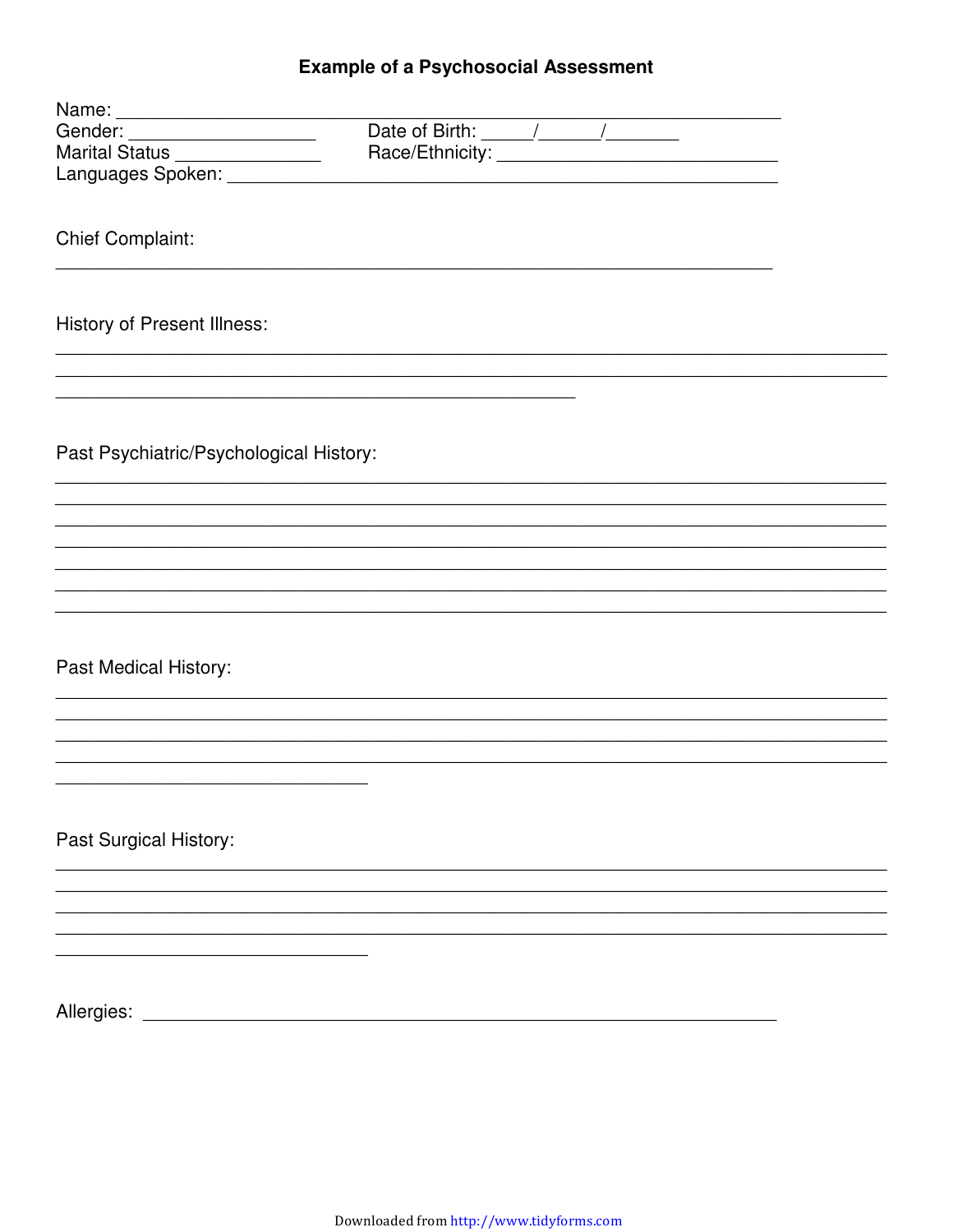### **Current Medication List**

| Medication | Dose | Frequency   Prescriber | Reason |
|------------|------|------------------------|--------|
|            |      |                        |        |
|            |      |                        |        |
|            |      |                        |        |
|            |      |                        |        |
|            |      |                        |        |
|            |      |                        |        |
|            |      |                        |        |

#### **Past Medication List**

| <b>Medication</b> |  | Dose   Frequency   Reason Started | <b>Reason Stopped</b> |
|-------------------|--|-----------------------------------|-----------------------|
|                   |  |                                   |                       |
|                   |  |                                   |                       |
|                   |  |                                   |                       |
|                   |  |                                   |                       |
|                   |  |                                   |                       |
|                   |  |                                   |                       |
|                   |  |                                   |                       |

#### **Drug/Alcohol Assessment**

| Which substances   | Method of   | Amount | Frequency | Time   | Which substances  |
|--------------------|-------------|--------|-----------|--------|-------------------|
| are currently used | use (oral,  | of use | of use    | period | have been used in |
|                    | inhalation, |        | (times/   | οt     | the past          |
|                    | intranasal, |        | month)    | use    |                   |
|                    | injection)  |        |           |        |                   |
| Alcohol            |             |        |           |        | Alcohol           |
| Caffeine           |             |        |           |        | Caffeine          |
| <b>Nicotine</b>    |             |        |           |        | <b>Nicotine</b>   |
| Heroin             |             |        |           |        | Heroin            |
| Opiates            |             |        |           |        | Opiates           |
| Marijuana          |             |        |           |        | Marijuana         |
| Cocaine/Crack      |             |        |           |        | Cocaine/Crack     |
| Methamphetamines   |             |        |           |        | Methamphetamines  |
| <b>Inhalants</b>   |             |        |           |        | <b>Inhalants</b>  |
| <b>Stimulants</b>  |             |        |           |        | <b>Stimulants</b> |
| Hallucinogens      |             |        |           |        | Hallucinogens     |
| Other:             |             |        |           |        | Other:            |
|                    |             |        |           |        |                   |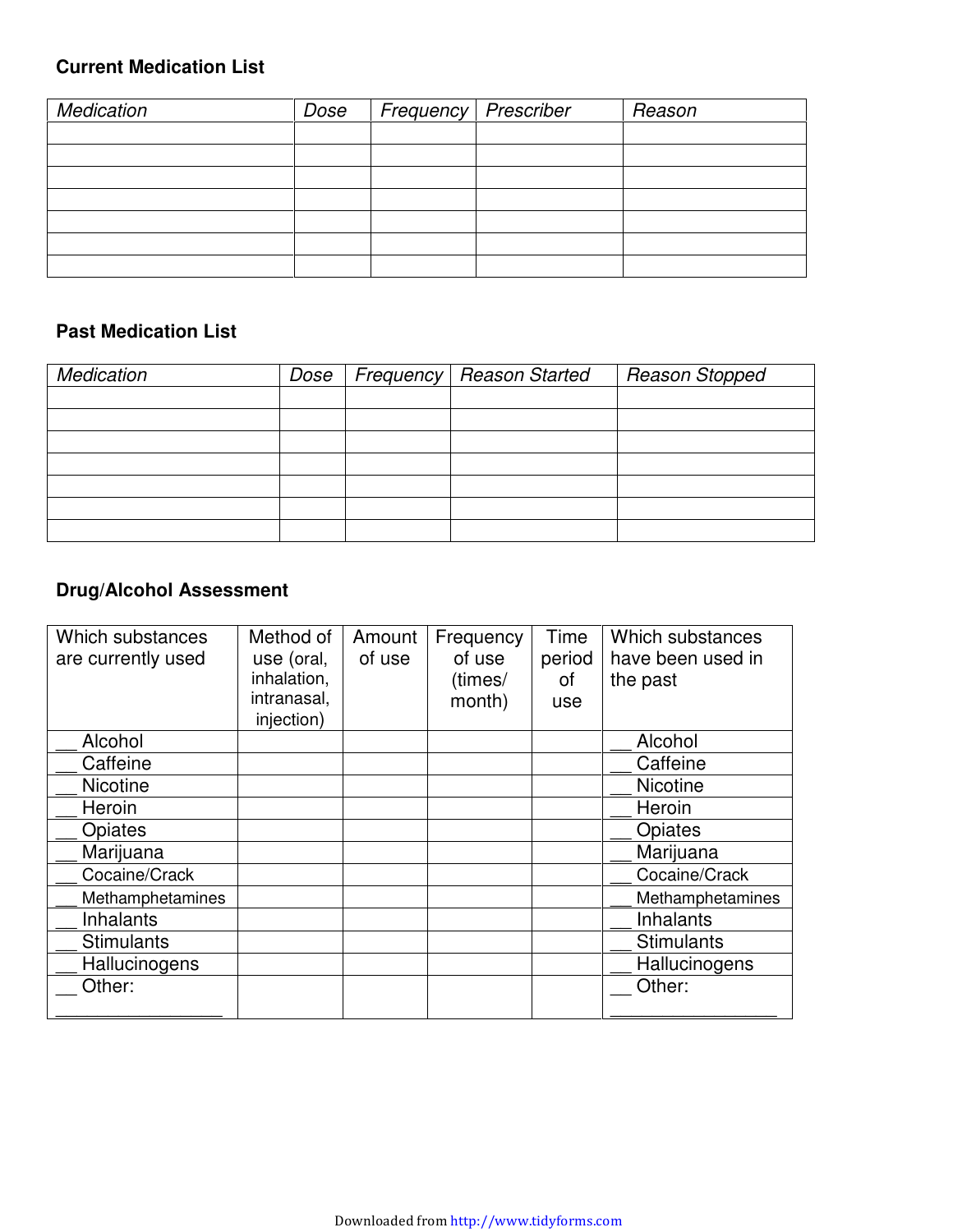#### **Suicidal/Homicidal Ideation**

| Is there a suicide risk? No Yes                                              |
|------------------------------------------------------------------------------|
| Previous attempt (When:                                                      |
| Current plan ____ Means to carry out plan ____ Intent ____ Lethality of plan |
| Is the patient dangerous to others? Yes No                                   |
| Does the patient have thoughts of harming others? Yes<br>- No                |
| If yes: Target:                                                              |
| Can the thoughts of harm be managed? Yes No                                  |
| Current plan Means to carry out plan Intent Lethality of plan                |
| High risk behaviors                                                          |
| None Cutting Anorexia/Bulimia Head Banging                                   |
| Self injurious behaviors                                                     |
| Other:                                                                       |

#### **Abuse Assessment**

In the past year has the patient been hit, kicked, or physically hurt by another person?

| Is the patient in a relationship with someone who threatens or physically harms them?   |  |
|-----------------------------------------------------------------------------------------|--|
| Has the patient been forced to have sexual contact that they were not comfortable with? |  |
|                                                                                         |  |
|                                                                                         |  |

\_\_\_\_\_\_\_\_\_\_\_\_\_\_\_\_\_\_\_\_\_\_\_\_\_\_\_\_\_\_\_\_\_\_\_\_\_\_\_\_\_\_\_\_\_\_\_\_\_\_\_\_\_\_\_\_\_\_\_\_\_\_\_\_\_\_\_\_\_\_\_\_\_\_\_\_\_\_\_\_ \_\_\_\_\_\_\_\_\_\_\_\_\_\_\_\_\_\_\_\_\_\_\_\_\_\_\_\_\_\_\_\_\_\_\_\_\_\_\_\_\_\_\_\_\_\_\_\_\_\_\_\_\_\_\_\_\_\_\_\_\_\_\_\_\_\_\_\_\_\_\_\_\_\_\_\_\_\_\_\_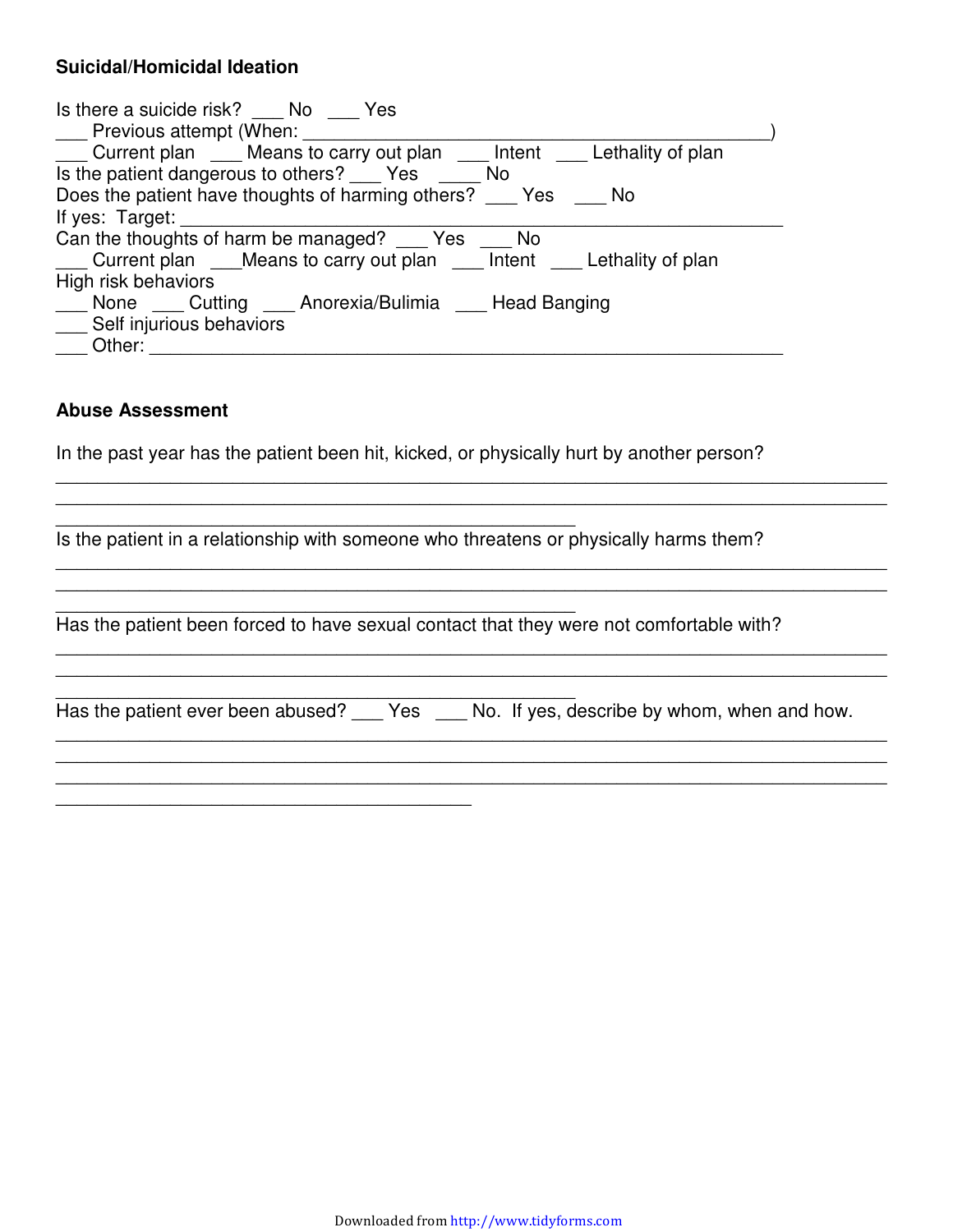#### **Family/Social History**

| Born/raised _________                                                                                                                                                                                                          |  |
|--------------------------------------------------------------------------------------------------------------------------------------------------------------------------------------------------------------------------------|--|
| Siblings # of brothers # of sisters                                                                                                                                                                                            |  |
| What was the birth order? of children                                                                                                                                                                                          |  |
| Who primarily raised the patient?                                                                                                                                                                                              |  |
| Describe marriages or significant relationships:                                                                                                                                                                               |  |
|                                                                                                                                                                                                                                |  |
|                                                                                                                                                                                                                                |  |
|                                                                                                                                                                                                                                |  |
| Support/social network: The contract of the contract of the contract of the contract of the contract of the contract of the contract of the contract of the contract of the contract of the contract of the contract of the co |  |
| Significant life events:                                                                                                                                                                                                       |  |
|                                                                                                                                                                                                                                |  |
| <b>Family History of Mental Illness</b> (which relative and which mental illness):                                                                                                                                             |  |
|                                                                                                                                                                                                                                |  |

\_\_\_\_\_\_\_\_\_\_\_\_\_\_\_\_\_\_\_\_\_\_\_\_\_\_\_\_\_\_\_\_\_\_\_\_\_\_\_\_\_\_\_\_\_\_\_\_\_\_\_\_\_\_\_\_\_\_\_\_\_\_\_\_\_\_\_\_\_\_\_\_\_\_\_\_\_\_\_\_

### **Employment**

\_\_\_\_\_\_\_\_\_\_\_\_\_\_\_\_\_\_\_\_\_\_\_\_\_\_\_\_\_\_

| What is the current employment status?                  |
|---------------------------------------------------------|
| Does the patient like their job?                        |
| Will this job likely be done on a long-term basis?      |
| Does the patient get along with co-workers?             |
| Does the patient perform well at their job?             |
| Has the patient ever been fired? Yes No If yes, explain |
|                                                         |

\_\_\_\_\_\_\_\_\_\_\_\_\_\_\_\_\_\_\_\_\_\_\_\_\_\_\_\_\_\_\_\_\_\_\_\_\_\_\_\_\_\_\_\_\_\_\_\_\_\_\_\_\_\_\_\_\_\_\_\_

How many jobs has the patient had in the last five years? \_\_\_\_\_\_\_\_\_\_\_\_\_\_\_\_\_\_\_\_\_\_

### **Education**

| Highest grade completed: |  |
|--------------------------|--|
| Schools attended:        |  |
| Discipline problems:     |  |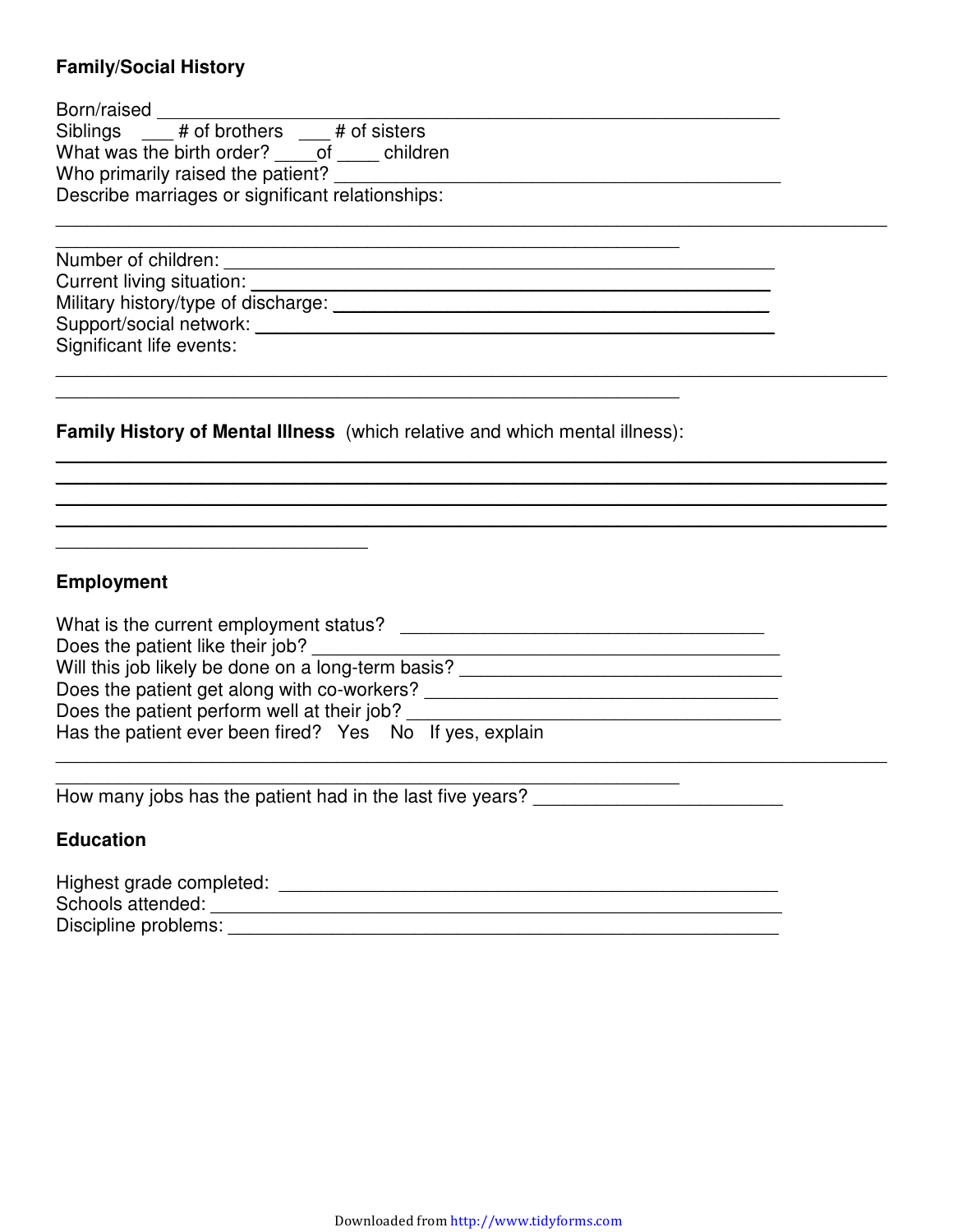# **Current Legal Status**

| _ No legal problems<br>Probation                                                                                                            | Parole<br>Charges pending |
|---------------------------------------------------------------------------------------------------------------------------------------------|---------------------------|
| Previous jail                                                                                                                               | Has a guardian            |
| <b>Developmental History</b>                                                                                                                |                           |
| Describe the childhood: _ Traumatic Painful Uneventful<br>Describe the childhood in relation to personality, school, friends, and hobbies): |                           |
| Describe any traumatic experiences in the childhood: (List the age when they occurred)                                                      |                           |
| What is the patient's sexual orientation? Heterosexual Homosexual<br>Bisexual                                                               |                           |
| <b>Spiritual Assessment</b>                                                                                                                 |                           |
| Religious background:<br>Does the patient currently attend any religious services? Yes No If yes, where.                                    |                           |
| <b>Cultural Assessment</b>                                                                                                                  |                           |
| List any important issues that have affected the ethnic/cultural background.                                                                |                           |
| <b>Financial Assessment</b>                                                                                                                 |                           |

Describe the financial situation.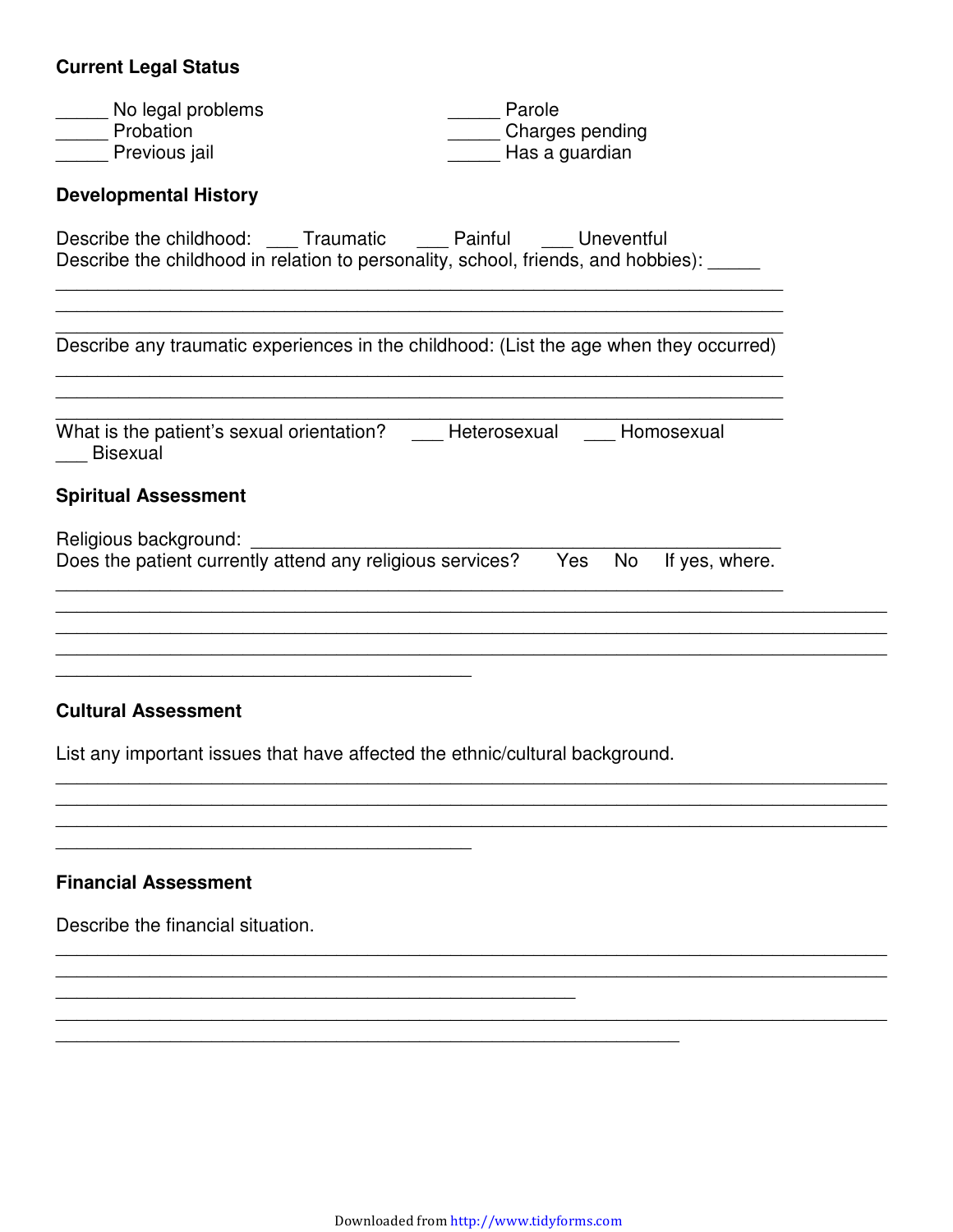## **Coping Skills**

Describe how the patient copes with stressful situations.

| Is the patient's coping methods: ____ adaptive ____ maladaptive                                                                                             |
|-------------------------------------------------------------------------------------------------------------------------------------------------------------|
| <b>Interests and Abilities</b>                                                                                                                              |
| What hobbies does the patient have?                                                                                                                         |
| What is the patient good at?                                                                                                                                |
| What gives the patient pleasure?                                                                                                                            |
| <b>MENTAL STATUS ASSESSMENT</b><br>(Describe any deviation from normal under each category.)                                                                |
| <b>Arousal/Orientation</b><br>Alert ___ Sleepy ___ Attentive ___ Unresponsive ___ Oriented to person<br>Oriented to place ___ Oriented to time ___ Confused |
| <b>Appearance</b><br>Mell groomed ____ Good eye contact ____ Poor eye contact ____ Disheveled ____ Bizarre<br>Poor hygiene lnappropriate dress<br>Other:    |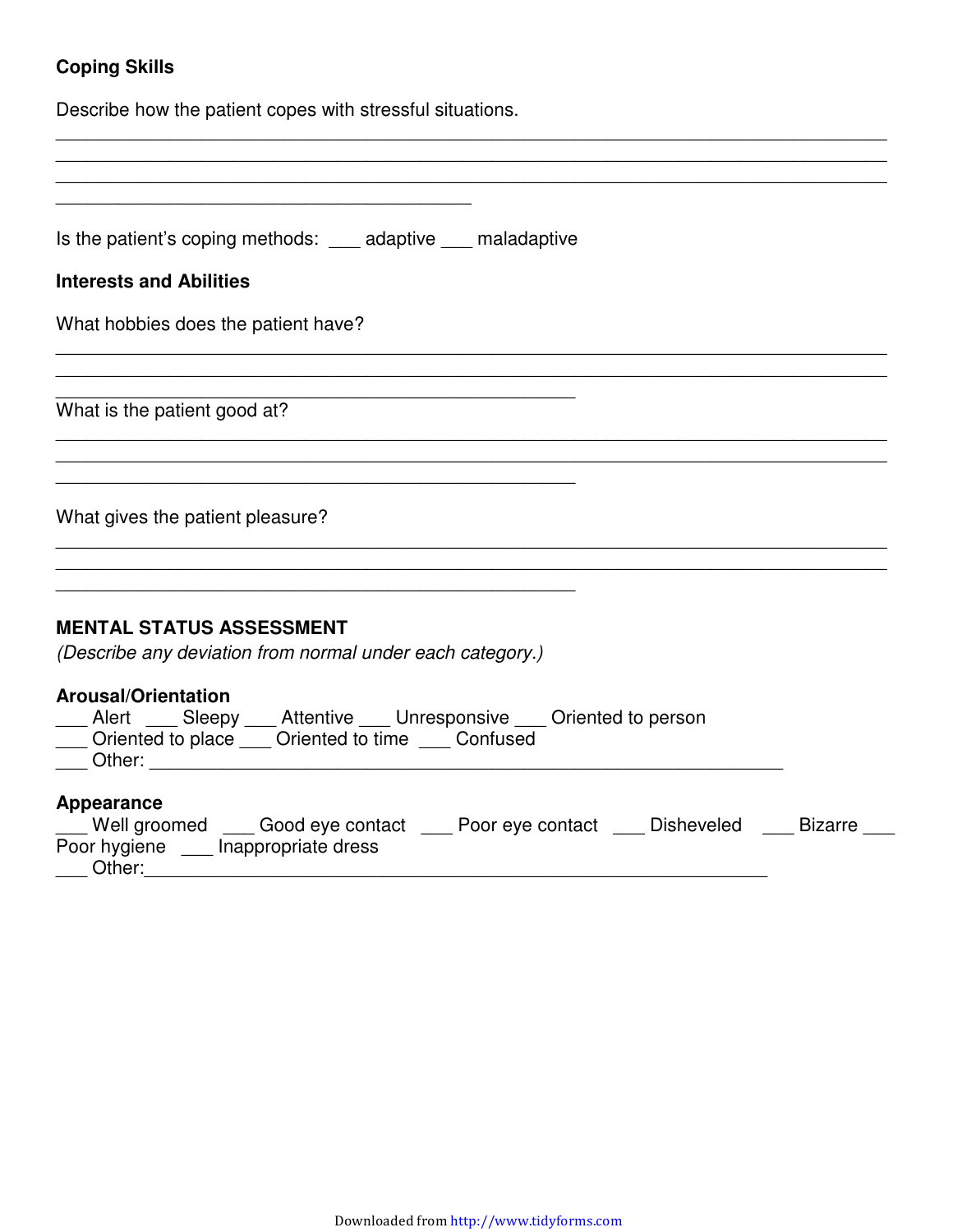| <b>Behavior/Motor Activity</b>                                                                                                                                                                                                                                                                           |
|----------------------------------------------------------------------------------------------------------------------------------------------------------------------------------------------------------------------------------------------------------------------------------------------------------|
| ____ Normal _____ Restless _____ Agitated ____ Lethargic                                                                                                                                                                                                                                                 |
| __ Abnormal facial expressions ___Tremors ___ Tics                                                                                                                                                                                                                                                       |
| Other: the contract of the contract of the contract of the contract of the contract of the contract of the contract of the contract of the contract of the contract of the contract of the contract of the contract of the con                                                                           |
| <b>Mood/Affect</b>                                                                                                                                                                                                                                                                                       |
| ___ Normal ____ Depressed ___ Flat ____ Euphoric ___ Anxious ___ Irritable ___ Liable                                                                                                                                                                                                                    |
| __ Indifferent __ Careless __ Inability to sense emotions                                                                                                                                                                                                                                                |
| __ Lack of sympathy                                                                                                                                                                                                                                                                                      |
|                                                                                                                                                                                                                                                                                                          |
| <b>Speech</b>                                                                                                                                                                                                                                                                                            |
| ___ Normal ___ Nonverbal ___Slurred ___ Soft ___ Loud ___ Pressured                                                                                                                                                                                                                                      |
| Limited ___ Incoherent ___ Halting ___ Rapid                                                                                                                                                                                                                                                             |
|                                                                                                                                                                                                                                                                                                          |
| <b>Attitude</b>                                                                                                                                                                                                                                                                                          |
| Cooperative ___ Uncooperative ___ Guarded ___ Suspicious ___ Hostile                                                                                                                                                                                                                                     |
|                                                                                                                                                                                                                                                                                                          |
| <b>Thought Process</b><br>___ Intact ___ Flight of ideas ___ Tangential ___ Concrete thinking<br>Loose associations ___ Unable to think abstractly ___ Circumstantial<br>Neologisms Racing Word Salad<br><b>Thought Content</b><br>___ Normal ___ Phobia ___ Hypochondriasis ___ Delusions ___ Obsessive |
| __ Preoccupations<br>Other: the contract of the contract of the contract of the contract of the contract of the contract of the contract of the contract of the contract of the contract of the contract of the contract of the contract of the con                                                      |
| <b>Delusions</b>                                                                                                                                                                                                                                                                                         |
| ___ None ___ Religious ___ Persecutory ___ Grandiose ___ Somatic                                                                                                                                                                                                                                         |
| Ideas of reference ______Thought broadcasting _____Thought insertion                                                                                                                                                                                                                                     |
|                                                                                                                                                                                                                                                                                                          |
| <b>Hallucinations</b>                                                                                                                                                                                                                                                                                    |
| ___ None ___ Auditory hallucinations ___ Visual hallucinations                                                                                                                                                                                                                                           |
| ___ Command hallucinations                                                                                                                                                                                                                                                                               |
|                                                                                                                                                                                                                                                                                                          |
|                                                                                                                                                                                                                                                                                                          |
| <b>Impulse Control</b><br>Normal Partial Limited Poor None<br>Frequently participates in activities without planning or thinking about them                                                                                                                                                              |

#### **Judgment**

(What would you do if there was a fire in a crowded movie theater?) \_\_\_ Normal \_\_\_\_ Poor